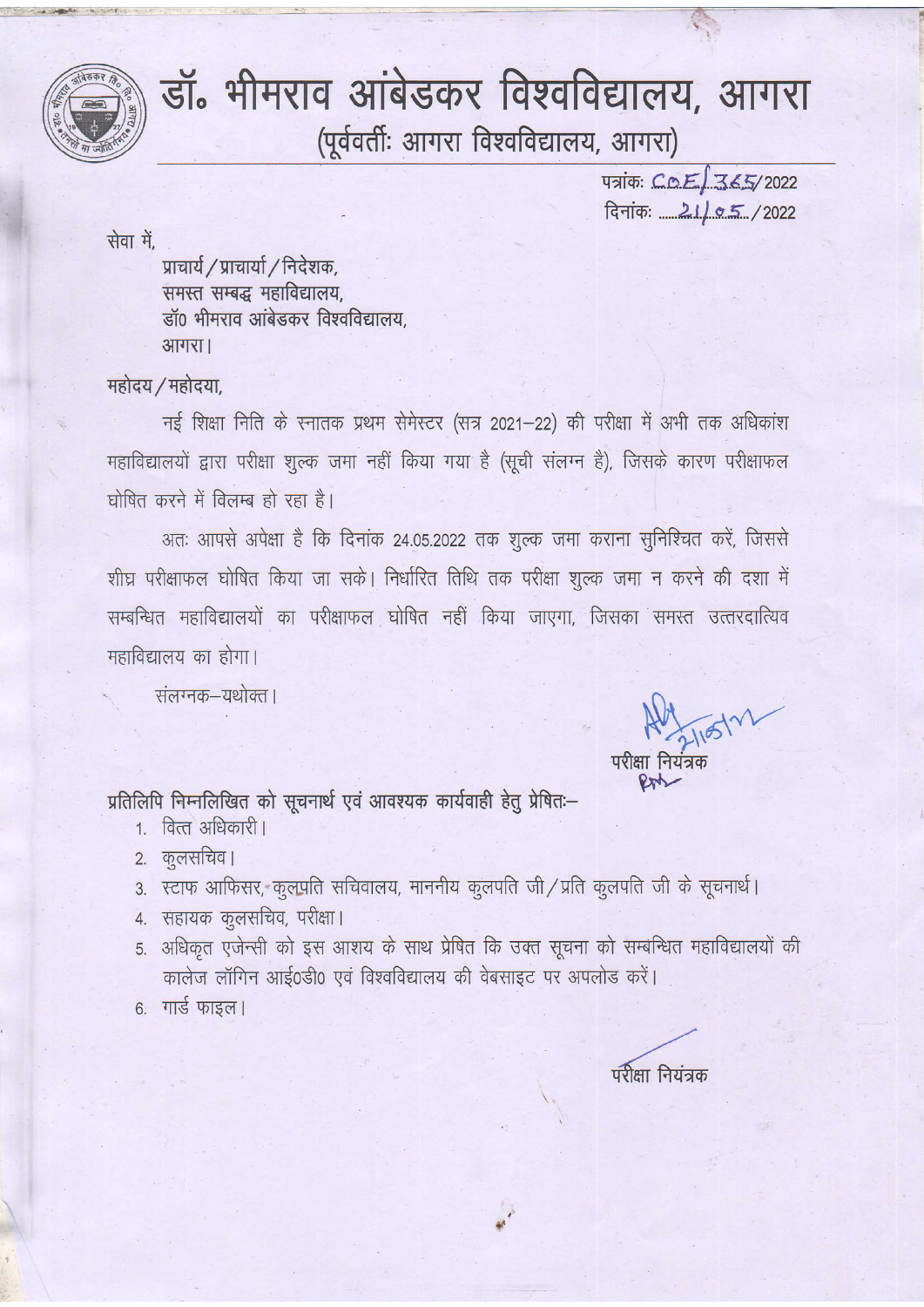| S.No.          |      | InstCode InstName                                                                 | <b>Student</b> | Due_Fee |
|----------------|------|-----------------------------------------------------------------------------------|----------------|---------|
| 1              | 0002 | RAJA BALWANT SINGH COLLEGE, AGRA                                                  | 5              | 10150   |
| $\overline{2}$ | 0010 | SRI TIKARAM KANYA MAHAVIDYALAYA, ALIGARH                                          | 4              | 7480    |
| 3              | 0012 | SHRI RAMESHWAR DAS AGARWAL KANYA P.G. COLLEGE, HATHRAS                            | 571            | 1164770 |
| 4              | 0016 | SMT. SHARDA JOHARI NAGAR PALIKA KANYA MAHAVIDYALAYA, KASGANJ, ETAH                | 358            | 736460  |
| 5              | 0026 | NATIONAL (P.G.) COLLEGE, BHONGAON, MAINPURI                                       | 442            | 914940  |
| 6              | 0034 | SHRI NAVAL KISHOR COLLEGE, KARANPUR CHAURAHA, FARAH, MATHURA                      | 250            | 517500  |
| 7              | 0046 | HOTI LAL INSTITUTE OF EDUCATION, BAS BODIYA, ETMADPUR, AGRA                       | 11             | 22770   |
| 8              | 0048 | SHRI JAWAHAR LAL MAHAVIDYALAYA, CHARRA, ALIGARH                                   | 504            | 1043280 |
| 9              | 0051 | THAKUR BIRI SINGH COLLEGE, TUNDLA, FIROZABAD                                      | $\mathbf{1}$   | 1870    |
| 10             | 0057 | RAJVEER SINGH MEMORIAL MAHAVIDHYALAYA, ANORA, MATHURA                             | 15             | 28450   |
| 11             | 0058 | B.L. EDUCATIONAL INSTITUTE, NAGLA NEEM POST SAIMRA, KHANDAULI, AGRA               | 76             | 156120  |
| 12             | 0060 | SRI LAKHAN SINGH KHAJANI DEVI MAHAVIDHYALAYA, MURSAN, HATHRAS                     | 121            | 243670  |
| 13             | 0061 | PT. SRI JAGANNATH PRASAD MAHAVIDHYALAYA, DABRAI, SAMSHABAD, AGRA                  | 231            | 478170  |
| 14             | 0064 | S.B.S. COLLEGE, JABRA, MANT, MATHURA                                              | 357            | 734190  |
| 15             | 0065 | SRI MOHAR SINGH MAHAVIDYALAYA, NANAKPUR, RAIPUR, NAUHJHIL, MATHURA                | 270            | 558900  |
| 16             | 0066 | SRI NATTHI SINGH INSTITUTE OF EDUCATION, GAON BALRAI, MATHURA                     | 26             | 53820   |
| 17             | 0069 | B.S.P. COLLEGE, KANJAULI GHAT, MATHURA                                            | 432            | 839040  |
| 18             | 0077 | SMT. GOMATI SMARAK VIGYAN MAHAVIDYALAYA, NAWAB NAGAR, PARSON, ETAH                | 92             | 190440  |
| 19             | 0087 | J.S. MEMORIAL MAHAVIDHYALAYA, NAURANGABAD, BHOGAON, MAINPURI                      | 151            | 311370  |
| 20             | 0090 | PANDIT POORANMAL MEMORIAL EDUCATIONAL INSTITUTE, GABHANA, ALIGARH                 | 27             | 50490   |
| 21             | 0093 | G.B. SCHOOL (HIGHER EDUCATION), DUDHADHARI AASHRAM, NAGALA VISHUNU, AGRA          | 116            | 222520  |
| 22             | 0095 | CH. JHAMMAN SINGH MAHAVIDHYALAYA NAGLA, PARTA MATROI, IGLAS, ALIGARH              | 9              | 18630   |
| 23             | 0098 | SRI SYAMDAS BABA COLLEGE GUHETA SATVISA, CHHATA, MATHURA                          | 129            | 259630  |
| 24             | 0099 | C.R.S. COLLEGE, KHUSIPURA, RAL, MATHURA                                           | 72             | 148640  |
| 25             | 0102 | R.K. GUPTA MEMORIAL INSTITUTE OF TECHNOLOGY AND MANAGEMENT, SIKANDRA, AGRA        | 111            | 226570  |
| 26             | 0105 | SRIMATI NIRMALA DEVI MULAYAM SINGH MAHAVIDHYALAYA, DEVKARANPUR, JALESAR, ETAH     | 39             | 77330   |
| 27             | 0108 | SRI HARCHARAN LAL VERMA MAHAVIDHYALAYA, ACHHNERA, AGRA                            | 352            | 728640  |
| 28             | 0109 | SUKHRAM MAHAVIDHYALAYA VIJAYPUR, DABRAI, FIROZABAD                                | 50             | 100100  |
| 29             | 0112 | CH. TURRAM SINGH MAHAVIDHYALAYA BRIJPUR CHANDA, AWAGARH ROAD, JALESAR, ETAH       | 18             | 37260   |
| 30             | 0115 | S.D.S. DEGREE COLLEGE, KOSI KHURD, MATHURA                                        | 10             | 20500   |
| 31             | 0118 | SRI SHIO PRASAD SHANTI DEVI KANYA MAHAVIDHYALAYA, DANAPUR, NAGLA MOTIRAY, HATHRAS | 129            | 263030  |
| 32             | 0119 | K.S. MAHAVIDHYALAYA, RAMGARH, HATHRAS                                             | 101            | 208470  |
| 33             | 0121 | SRI BHARAT SINGH KAMALA DEVI MAHAVIDHYALAYA, RAIPUR KHAS, ALIGARH                 | 292            | 604440  |
| 34             | 0136 | SRI PUTTULAL MARG SHRI MEMORIAL MAHAVIDYALAYA, ETORA, FIROZABAD                   | 47             | 97290   |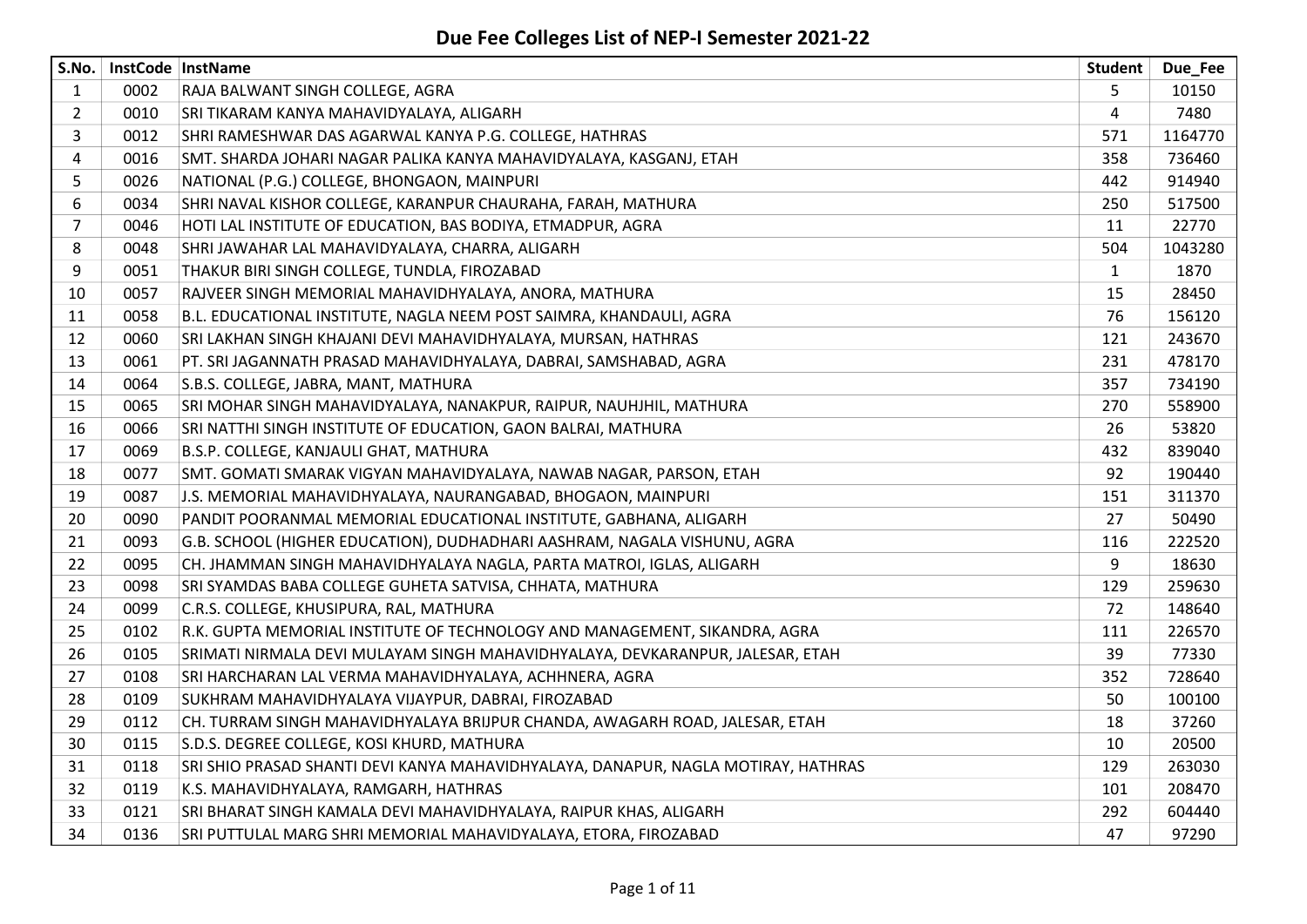| S.No. | InstCode InstName |                                                                           | Student        | Due_Fee |
|-------|-------------------|---------------------------------------------------------------------------|----------------|---------|
| 35    | 0140              | KRISHNA MAHAVIDHYALAYA, SUJANPUR KHAIR, ALIGARH                           | 296            | 601920  |
| 36    | 0143              | C.P.S. GIRLS DEGREE COLLEGE SIKANDRARAO, HATHRAS                          | 185            | 378950  |
| 37    | 0148              | SMT. LAUNGSHREE DEVI MAHAVIDYALAYA, NAGLA AAL, BAGHRAYA, HATHRAS          | 53             | 106910  |
| 38    | 0150              | CH. OMKAR SINGH GIRLS DEGREE COLLEGE, AIDALGARHI, BAZANA, MATHURA         | 87             | 178290  |
| 39    | 0151              | S.B.D. COLLEGE OF SCIENCE AND EDUCATION ETAWAH ROAD, MAINPURI             | 31             | 63970   |
| 40    | 0153              | RAMSRI DEVI MAHAVIDHYALAYA, NAGLA -MAHARI, POST-KUMROWA, KASGANJ          | 46             | 94620   |
| 41    | 0154              | R.C.B. DEGREE COLLEGE, KESHOPUR, RAYA, MATHURA                            | 31             | 64170   |
| 42    | 0159              | TARA CHANDRA MAHAVIDHYALAYA, BAIS KHEDIYA, SAKIT, ETAH                    | 260            | 538000  |
| 43    | 0160              | JAI MAA SHARDE MAHAVIDHYALAYA, DARIGAPUR, MOHNIPUR, SHIKOHABAD, FIROZABAD | 63             | 130410  |
| 44    | 0167              | MAA BHAGVATI MAHAVIDHYALAYA, BICHPURI, MANAI, ALIGARH                     | 219            | 453330  |
| 45    | 0169              | CH. DEVI SINGH MAHAVIDYALAYA, ANJANI, MAINPURI                            | 1266           | 2611020 |
| 46    | 0173              | DR. ISLAM MAJEED DEGREE COLLEGE, BHARGAIN, KASGANJ                        | 322            | 666540  |
| 47    | 0176              | DR. ZAKIR HUSSAIN (P.G.) COLLEGE, ETAH                                    | $\mathbf{1}$   | 2070    |
| 48    | 0178              | SRI JAGDAMBA DEGREE COLLEGE, FOUNDRY NAGAR, AGRA                          | 379            | 753330  |
| 49    | 0179              | DAYANAND ARYA VEDIK MAHAVIDYALAYA, KUNDOL, AGRA                           | 197            | 396990  |
| 50    | 0182              | S.D.S. DEGREE COLLEGE, MARTHARA, ETAH                                     | 269            | 554430  |
| 51    | 0194              | GRAMODHAR MAHAVIDYALAYA, NAGLA PARSI DADDO, ALIGARH                       | 35             | 69250   |
| 52    | 0199              | SRI LAL SINGH DEGREE COLLEGE, ABIDGARH, POST-TARRAKPUR, AGRA              | 79             | 156930  |
| 53    | 0207              | R.S.S. (P.G) COLLEGE, SAIDPUR, BALDEO, MATHURA                            | 12             | 24840   |
| 54    | 0209              | USHA EDUCATIONAL INSTITUTE, FARAH, MATHURA                                | 215            | 439250  |
| 55    | 0213              | SHRIMATI RAMDULARI COLLEGE, OLE, MATHURA                                  | 355            | 734850  |
| 56    | 0214              | B.S. DEGREE COLLEGE, HIRANGAON, FIROZABAD                                 | 276            | 571320  |
| 57    | 0219              | SRI S.S. MEMORIAL DEGREE COLLEGE, MANIKPUR, HATHRAS                       | 379            | 778930  |
| 58    | 0224              | SRI SARDAR SINGH SMARAK (P.G) COLLEGE NAGALA BATUL, ALIGARH               | 112            | 225840  |
| 59    | 0226              | BABA SAHEB DR. AMBEDKAR MAHAVIDYALAYA, FIROZABAD                          | 83             | 168210  |
| 60    | 0230              | SRI CHHITARMAL MAHAVIDYALAYA, BRATHLA, SAIYAN, AGRA                       | 99             | 204930  |
| 61    | 0243              | ADARSH KRISHNA P.G. COLLEGE OF EDUCATION, BHOOPNAGAR, MAINPURI            | 419            | 865330  |
| 62    | 0244              | G.S.M. COLLEGE OF ADVANCE EDUCATION, BEWAR, MAINPURI                      | 367            | 745290  |
| 63    | 0247              | SMT. RAMSHRI SHIKSHA MAHILA MAHAVIDYALAYA, MAHARANA PRATAP NAGAR, ETAH    | $\overline{2}$ | 4140    |
| 64    | 0253              | CH. SURAJ SINGH MAHAVIDYALAYA, JAGIR, MAINPURI                            | 568            | 1171760 |
| 65    | 0255              | RAM SINGH MAHAVIDYALAYA, NAGLA SIKANDAR, FIROZABAD                        | 203            | 413010  |
| 66    | 0256              | SMT BHUDEVI KHUSHALI RAM MAHAVIDYALAYA, HASAYAN, HATHRAS                  | 472            | 974440  |
| 67    | 0257              | R.P. KANYA MAHAVIDYALAYA, BUDHAICH, JALESAR ROAD, HATHRAS                 | 189            | 390630  |
| 68    | 0258              | JASRANA DEGREE COLLEGE, JHAPARA, JASRANA, FIROZABAD                       | 24             | 48680   |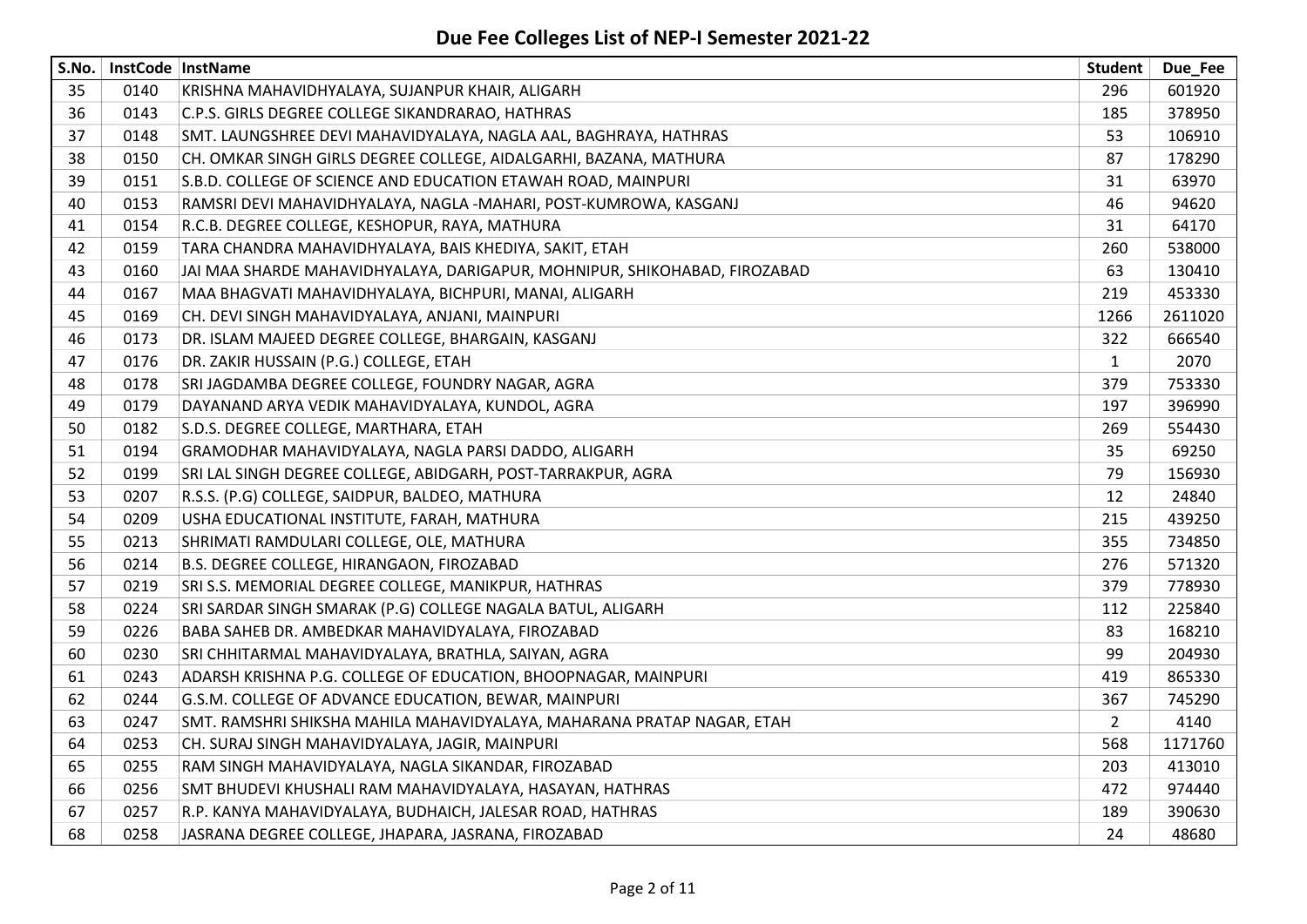| S.No. |      | InstCode InstName                                                              | <b>Student</b> | Due_Fee |
|-------|------|--------------------------------------------------------------------------------|----------------|---------|
| 69    | 0259 | C.S. (P.G.) MAHAVIDYALAYA HARCHANDPUR, KHURD, ETAH                             | 68             | 138560  |
| 70    | 0268 | MAHARSHI DAYANAND MAHAVIDYALAYA, SIRSAGANJ, FIROZABAD                          | 263            | 540210  |
| 71    | 0270 | VIJAYA MAHAVIDYALAYA, HARIRAMPUR, IGLAS, ALIGARH                               | 182            | 376740  |
| 72    | 0271 | MUKHIYA VIDHYARAM MARGSHRI MAHADEVI MAHAVIDYALAYA, LOHARAI-GARHSHAN, FIROZABAD | 24             | 49680   |
| 73    | 0273 | DHARM JYOTI MAHAVIDYALAYA, TAHARPUR, IGLAS, ALIGARH                            | 412            | 852040  |
| 74    | 0283 | SRI SURESH CHANDRA SHARMA DEGREE COLLEGE, JAGNER, AGRA                         | 98             | 202860  |
| 75    | 0284 | MAHARSHI DAYANAND VIDHYA SANSKRIT COLLEGE, AHEN, HATHRAS                       | 108            | 223560  |
| 76    | 0289 | SRI BHUMIRAJ SINGH LEELA DEVI P.G. COLLEGE, LARAMPUR KATARA SARAI AGAHAT, ETAH | 56             | 115920  |
| 77    | 0297 | CAPT. RAM SINGH DEGREE COLLEGE, NAGLA RAMKUNWARI, FIROZABAD                    | 322            | 651140  |
| 78    | 0300 | MAMTA COLLEGE, BRIJNAGAR, SADABAD ROAD, JALESAR, ETAH                          | 307            | 623090  |
| 79    | 0303 | KAPOORI DEVI KRIPA RAM MAHAVIDYALAYA, DHOLESHWAR, ETAH                         | 33             | 61710   |
| 80    | 0304 | SRI DALCHAND SINGH P.G. MAHAVIDYALAYA, NARVAY, MANT ROAD, RAYA, MATHURA        | 538            | 1113660 |
| 81    | 0306 | SRI GOPI RAM MAHAVIDYALAYA, GHIROR, MAINPURI                                   | 18             | 37260   |
| 82    | 0307 | CH. BADAN SINGH MAHAVIDYALAYA, G.T. ROAD ASHPUR, ETAH                          | 94             | 194580  |
| 83    | 0308 | S.S. DEGREE COLLEGE, SHAMSABAD, AGRA                                           | 4              | 8080    |
| 84    | 0309 | SMT. KAPOORI DEVI MAHAVIDYALAYA, BILAWLI, JAGMOHAN PURA, ALIGARH               | 13             | 24310   |
| 85    | 0315 | VIJENDRA PAL SINGH NETRAPAL SINGH MAHAVIDHYALAYA, DEVKARANPUR, JALESAR, ETAH   | 21             | 43070   |
| 86    | 0319 | KUNWAR SHAKUR KHAN DEGREE COLLEGE, JALESAR ROAD, SAKARA, ETAH                  | 62             | 128340  |
| 87    | 0321 | S.D. BHADAWAR DEGREE COLLEGE, CHHALESAR, KUBERPUR, AGRA                        | 22             | 44540   |
| 88    | 0323 | RAGHURAM MAHAVIDYALAYA, KAGAROL, AGRA                                          | 456            | 931320  |
| 89    | 0325 | SHRI GUMANI SINGH MAHAVIDYALAYA DHAWAR AGSOLI, SIKANDRARAO, HATHRAS            | $\mathbf{1}$   | 2070    |
| 90    | 0327 | SHANTI DEVI MAHAVIDYALAYA, AWAS-VIKAS COLONY, MAINPURI                         | 437            | 890590  |
| 91    | 0330 | SRI BABU LAL MAHAVIDHYALAYA, BARSANA ROAD, GOVERDHAN, MATHURA                  | 1220           | 2489600 |
| 92    | 0332 | JAI GIRRAJ DHARAN MAHAVIDYALAYA, NAHAL, ALIGARH                                | $\overline{2}$ | 4140    |
| 93    | 0333 | MUKDAM BIHARI LAL MAHAVIDYALAYA, MAHUAN, FARAH, MATHURA                        | 332            | 671640  |
| 94    | 0336 | SRI JILEDAR SINGH SMARAK MAHAVIDYALAYA, SULTANPUR, KISHNI, MAINPURI            | 10             | 19500   |
| 95    | 0337 | SRI BALAJI MAHARAJ MAHAVIDYALAYA, NAGLA GARHU SASNI, HATHRAS                   | 49             | 101230  |
| 96    | 0339 | SMT. ROSHAN KUNWARI KUSUM LATA DEGREE COLLEGE, MORCHA KOLAI, FIROZABAD         | 133            | 273910  |
| 97    | 0341 | SRI BAHADUR SINGH MAHAVIDYALAYA, GOLA KUAN, PARSON, ETAH                       | $\overline{2}$ | 4140    |
| 98    | 0342 | SRI JAHAR SINGH MAHAVIDYALAYA, KESARPUR, ETAH                                  | 46             | 92620   |
| 99    | 0344 | SRI SHYAM MAHAVIDYALAYA, KARAHARA, MIDHAKUR, AGRA                              | 81             | 151470  |
| 100   | 0349 | SRI RATI RAM MAHAVIDYALAYA, SANKET, NANDGAON BARSANA ROAD, MATHURA             | 178            | 368460  |
| 101   | 0350 | SRI K.L. SHASTRI GIRLS DEGREE COLLEGE, TAJGANJ FATEHABAD ROAD, AGRA            | 42             | 85540   |
| 102   | 0354 | CH. MADHAV SINGH SMARAK MAHAVIDYALAYA, AWADH NAGAR KISHNI, MAINPURI            | 305            | 623150  |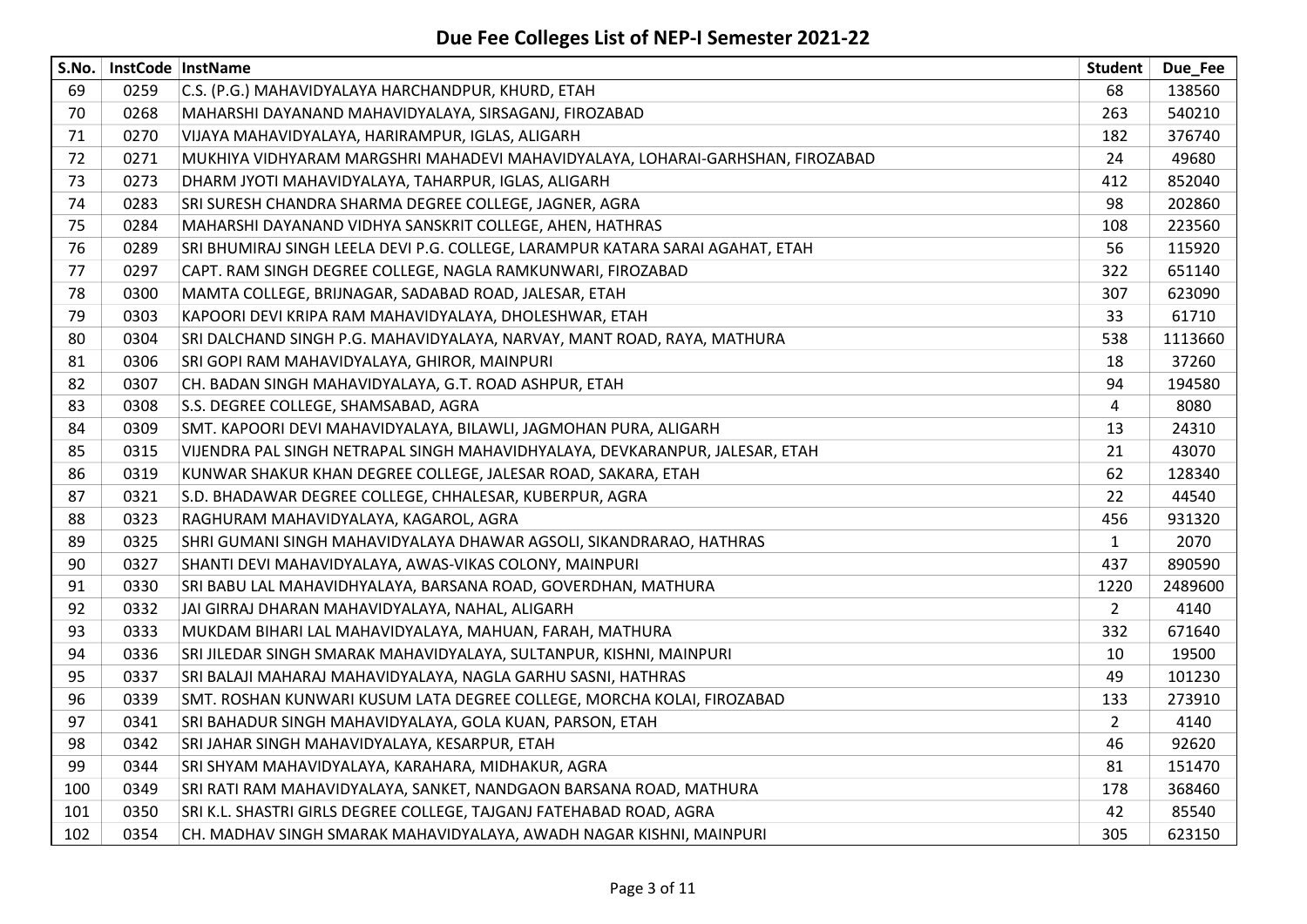| S.No. |      | InstCode InstName                                                           | <b>Student</b> | Due Fee |
|-------|------|-----------------------------------------------------------------------------|----------------|---------|
| 103   | 0355 | PREM PRAYAG MAHILA MAHAVIDYALAYA, GANDHI NAGAR, BHOGAON, MAINPURI           | 85             | 171150  |
| 104   | 0356 | K.C. ADARSH MAHAVIDYALAYA, SIDHPUR, KASGANJ                                 | 137            | 271590  |
| 105   | 0357 | SRI LATOORI SINGH SRI RAM MAHAVIDYALAYA, DHUMRI, ETAH                       | 131            | 270370  |
| 106   | 0358 | SRI SAHAB SINGH MAHAVIDYALAYA, NAGLA SUKHI, MUSTAFABAD, FIROZABAD           | 25             | 51550   |
| 107   | 0359 | H.L. DEGREE COLLEGE, BARAUTHA, HARDUA GANJ, ALIGARH                         | 4              | 8280    |
| 108   | 0362 | CH. SHRIRAM YADAV MAHAVIDYALAYA, PATIYALI, ETAH                             | 41             | 84870   |
| 109   | 0364 | SRI MOHAN PARAMEDICAL MAHAVIDYALAYA, LALGARHI SADABAD, HATHRAS              | 56             | 104720  |
| 110   | 0367 | SRI RAMAN SINGH DEGREE COLLEGE, KHIRARI RAYA, MATHURA                       | 202            | 415540  |
| 111   | 0368 | PT. LAXMI NARAYAN MEMORIAL MAHAVIDYALAYA, GHARBARA TAPPAL, ALIGARH          | 100            | 196800  |
| 112   | 0370 | JAGANNATH PRASAD MAHAVIDYALAYA, KOTA, HATHRAS                               | 90             | 183500  |
| 113   | 0379 | SMT. LEELA DEVI COLLEGE, MAGNA BALDEO, MATHURA                              | 414            | 774980  |
| 114   | 0380 | SMT MITHLESH SHARMA MAHAVIDYALAYA, KOTA, HATHRAS                            | 204            | 422080  |
| 115   | 0383 | C.S. MEMORIAL DEGREE COLLEGE, BAS BADAM, ETMADPUR, AGRA                     | 204            | 415880  |
| 116   | 0384 | LAXMI CHAND KATORI DEVI MAHAVIDYALAYA, AGRA ROAD, HATHRAS                   | 118            | 241460  |
| 117   | 0388 | SHRI HAR PRASAD MANSINGH THENUA MAHAVIDYALAYA, NAGLA UMMED, RUHERI, HATHRAS | 158            | 326660  |
| 118   | 0390 | P.R. RAJPUT MAHAVIDYALAYA, SARAYE AGHAT, ETAH                               | 559            | 1144530 |
| 119   | 0395 | ADARSH SAMAJ MAHAVIDYALAYA, DAULATPUR, FIROZABAD                            | $\overline{2}$ | 4140    |
| 120   | 0396 | BABU RAM CHANDRA CHAMELI KIRAN AGRASEN KANYA MAHAVIDYALAYA, KAGAROL, AGRA   | 178            | 368460  |
| 121   | 0398 | L.N. COLLEGE, NAGALA POPI, SHIKOHABAD, FIROZABAD                            | 39             | 80330   |
| 122   | 0400 | S.R.D. COLLEGE, SHIKOHABAD, FIROZABAD                                       | 29             | 58630   |
| 123   | 0405 | SHRI SIDDHI VINAYAK EDUCATIONAL MAHAVIDYALAYA, RAIBHA, ACHHNERA, AGRA       | 252            | 510040  |
| 124   | 0408 | SHRI KHUSHIRAM MAHAVIDYALAYA, KHAIR, ALIGARH                                | 178            | 362060  |
| 125   | 0412 | KUSUMA DEVI MAHAVIDYALAYA, JATAU, ASHOKPUR AMANPUR, KASGANJ                 | 771            | 1588970 |
| 126   | 0414 | SRI RAM SINGH MAHAVIDYALAYA, BRIJBHUSHAN NAGAR, KISHNI, MAINPURI            | 497            | 1024590 |
| 127   | 0419 | B.P. SINGH DEGREE COLLEGE, KEELA ROAD, ALIGANJ, ETAH                        | 394            | 815580  |
| 128   | 0421 | K.B.A. MAHAVIDYALAYA, BARNAHAL, MAINPURI                                    | 51             | 104970  |
| 129   | 0423 | SHRI CHET RAM SINGH MAHAVIDYALAYA, SIRSAUL, KASGANJ                         | 95             | 196650  |
| 130   | 0426 | HAJJIN SADIKA BEGUM MAHAVIDYALAYA, BHARGAIN, KASGANJ                        | 50             | 103500  |
| 131   | 0429 | YADUNATH PAL SINGH MAHAVIDYALAYA, SIRSAGANJ, FIROZABAD                      | 230            | 470500  |
| 132   | 0430 | CHANDRA PRABHA MAHAVIDYALAYA, SARAI NEEM, JALESAR, ETAH                     | 28             | 57960   |
| 133   | 0432 | PT. SHRI CHAND SHARMA MEMORIAL P.G. COLLEGE, MANPUR KALAN, KHAIR, ALIGARH   | 346            | 687420  |
| 134   | 0433 | CH. JEEVAN SINGH MEMORIAL MAHAVIDYALAYA, SAROL TAPPAL, ALIGARH              | $\overline{2}$ | 4140    |
| 135   | 0435 | AADI SHIV NAVEEN MAHAVIDYALAYA, SHAKTIPURAM, ONCHHA, MAINPURI               | 96             | 195520  |
| 136   | 0436 | RAJA S.P. SINGH DEGREE COLLEGE, ITORA, AGRA                                 | 302            | 609340  |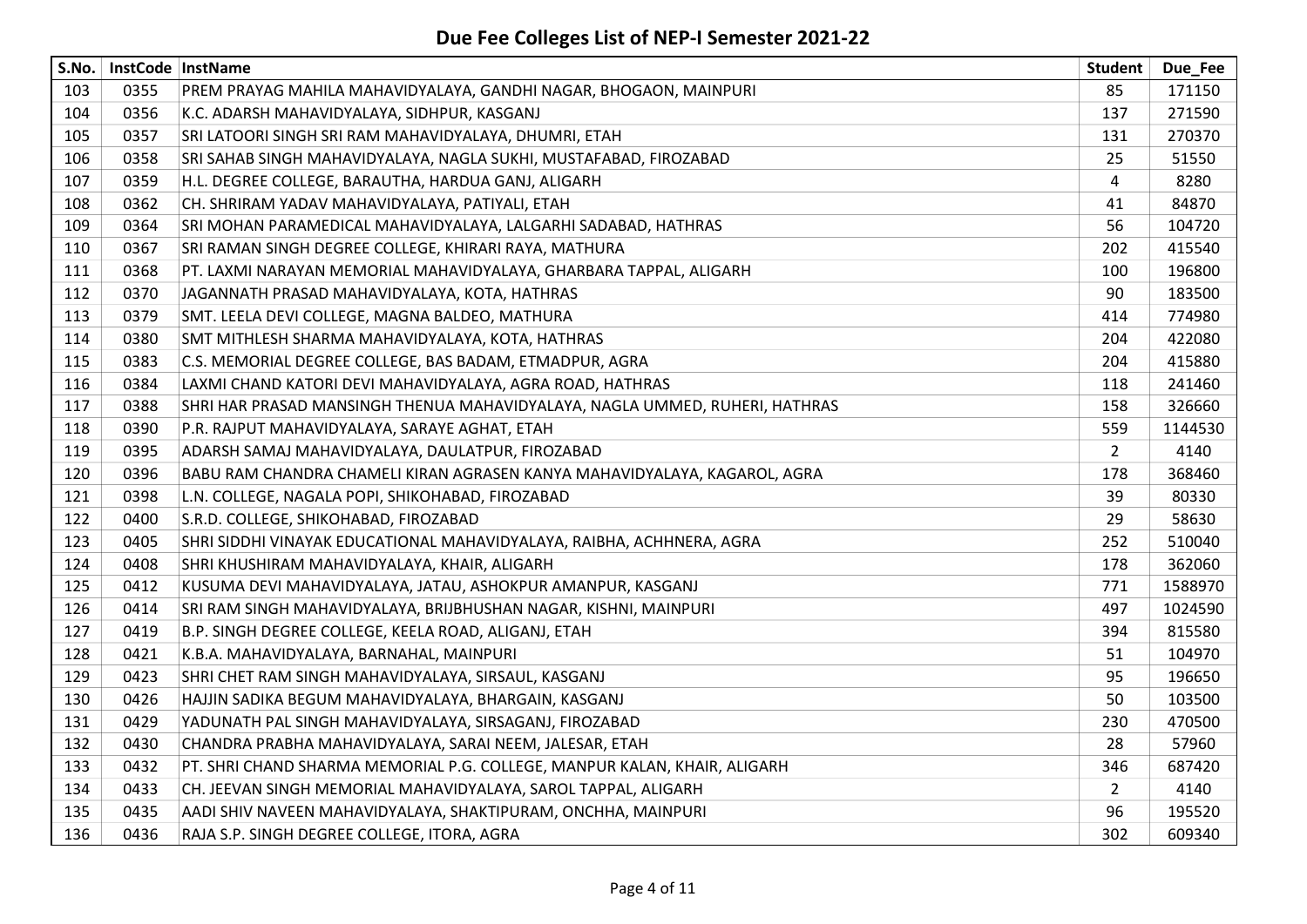| S.No. |      | InstCode InstName                                                                                | Student               | Due_Fee |
|-------|------|--------------------------------------------------------------------------------------------------|-----------------------|---------|
| 137   | 0445 | KAYAM SINGH MAHAVIDYALAYA, AURANDH, MAINPURI                                                     | 313                   | 647910  |
| 138   | 0446 | MAMTA MAHAVIDYALAYA, NAIPAI, FIROZABAD                                                           | 195                   | 393850  |
| 139   | 0447 | SRI RAJ KUMAR SINGH MAHAVIDYALAYA, BHAWANIPUR, MAINPURI                                          | 15                    | 31050   |
| 140   | 0448 | P.M. COLLEGE OF EDUCATION, KARSUA, ALIGARH                                                       | 11                    | 22770   |
| 141   | 0450 | C.L.G. COLLEGE OF EDUCATION, SAHPAU, HATHRAS                                                     | 52                    | 107640  |
| 142   | 0452 | INCREDIBLE INSTITUTE OF MANAGEMENT AND TECHNOLOGY, BICHPURI ROAD, ACHNERA, AGRA                  | 158                   | 295460  |
| 143   | 0458 | SHRI SHYAM SUNDAR DEGREE COLLEGE, DARIYAVGANJ, KASGANJ                                           | 406                   | 840420  |
| 144   | 0459 | DR. V.P.S COLLEGE, GARHI UDI, JALESAR ROAD, FIROZABAD                                            | 82                    | 169540  |
| 145   | 0462 | S K SCIENTIFIC MAHAVIDYALAYA, SEKHEN, KARHEL, MAINPURI                                           | 34                    | 70380   |
| 146   | 0463 | SHRI KRISHNA COLLEGE OF EDUCATION, FARIHA, FIROZABAD                                             | 40                    | 82600   |
| 147   | 0464 | SHRI RAGHUNATH SINGH MAHAVIDYALAYA, FAKIRPUR, MAINPURI                                           | 27                    | 55890   |
| 148   | 0467 | SRI LALA RAM SHARMA MEMORIAL MAHAVIDYALAYA, JARARA, ALIGARH                                      | 18                    | 37260   |
| 149   | 0468 | SRI RAM SINGH BITTAN DEVI MAHAVIDYALAYA, UMMEDPUR RIJOR, ETAH                                    | 18                    | 37260   |
| 150   | 0470 | GULKANDI LALA RAM MAHAVIDYALAYA, PATLONI, MATHURA                                                | 192                   | 363640  |
| 151   | 0471 | BHAGWATI DEVI SMRITI MAHAVIDYALAYA, KURARI, MAINPURI                                             | 33                    | 64110   |
| 152   | 0472 | SRI SHIV RAJ SINGH MAHAVIDYALAYA, KISHNI, MAINPURI                                               | 76                    | 155920  |
| 153   | 0475 | SRI RAM CHARAN SINGH MAHAVIDYALAYA, JATORA, BALDEV, MATHURA                                      | 49                    | 101030  |
| 154   | 0482 | SWAMI AVADHUTANAND MAHAVIDYALAYA, BHAGYA NAGAR KHIRIYA, MAINPURI                                 | 336                   | 695520  |
| 155   | 0484 | SRI VIJAY SWAROOP MAHARAJA MAHAVIDYALAYA, KOSAMA, MUSHLIMAN NAGAR, HAAJIPUR, NERA ROAD, MAINPURI | 112                   | 231840  |
| 156   | 0492 | SMT. BHUDEVI MAHAVIDYALAYA, SHASTRIPURAM, AGRA                                                   | 89                    | 166630  |
| 157   | 0494 | SRI JAGJEET SINGH MAHAVIDYALAYA, VAZIDPUR, FATEHABAD ROAD, AGRA                                  | 154                   | 297780  |
| 158   | 0498 | BABA KANHAIYA MAHAVIDYALAYA, GARHI KOLAHAR, BAJANA, MATHURA                                      | 358                   | 740060  |
| 159   | 0500 | DR. BHANU PRATAP SINGH MAHAVIDYALAYA, BAKALPUR, SHAMASABAD ROAD, AGRA                            | 213                   | 431310  |
| 160   | 0504 | ANANDI DEVI INSTITUTE OF HIGHER EDUCATION, SIKANDRARAO, HATHRAS                                  | 629                   | 1285430 |
| 161   | 0506 | SHRI JAMADAR SINGH YADAV COLLEGE, ONCCHA, MAINPURI                                               | $\overline{2}$        | 4140    |
| 162   | 0509 | ALIGARH COLLEGE OF EDUCATION, ALIGARH                                                            | $\mathbf{2}^{\prime}$ | 3740    |
| 163   | 0511 | DHANVANTARI EDUCATION INSTITUTE, FARAH, MATHURA                                                  | 158                   | 324660  |
| 164   | 0513 | S.M.D. COLLEGE, SUKHDEV BURJ AKOS, MATHURA                                                       | 362                   | 745740  |
| 165   | 0520 | KISHAN DILIP SINGH BAGHEL MEMORIAL DEGREE COLLEGE, NAGLA LEKHRAJ, DHANAULI, AGRA                 | $\mathbf{1}$          | 1870    |
| 166   | 0522 | R.B.S. COLLEGE OF MANAGEMENT & TECHNOLOGY, JATTARI, ALIGARH                                      | 8                     | 16560   |
| 167   | 0523 | B.D.M. MAHAVIDYALAYA, PAIGAON, MATHURA                                                           | 493                   | 957910  |
| 168   | 0524 | HARI MOHAN MARGSHRI KANYA COLLEGE, JHAPARA, JASRANA, FIROZABAD                                   | 87                    | 171890  |
| 169   | 0529 | SRI VISHNU BHAGWAN MAHAVIDYALAYA, AGRA ROAD, ETAH                                                | 152                   | 311240  |
| 170   | 0530 | D.R.G. MAHAVIDYALAYA, DHANIPUR, KURANA, ALIGARH                                                  | 12                    | 23840   |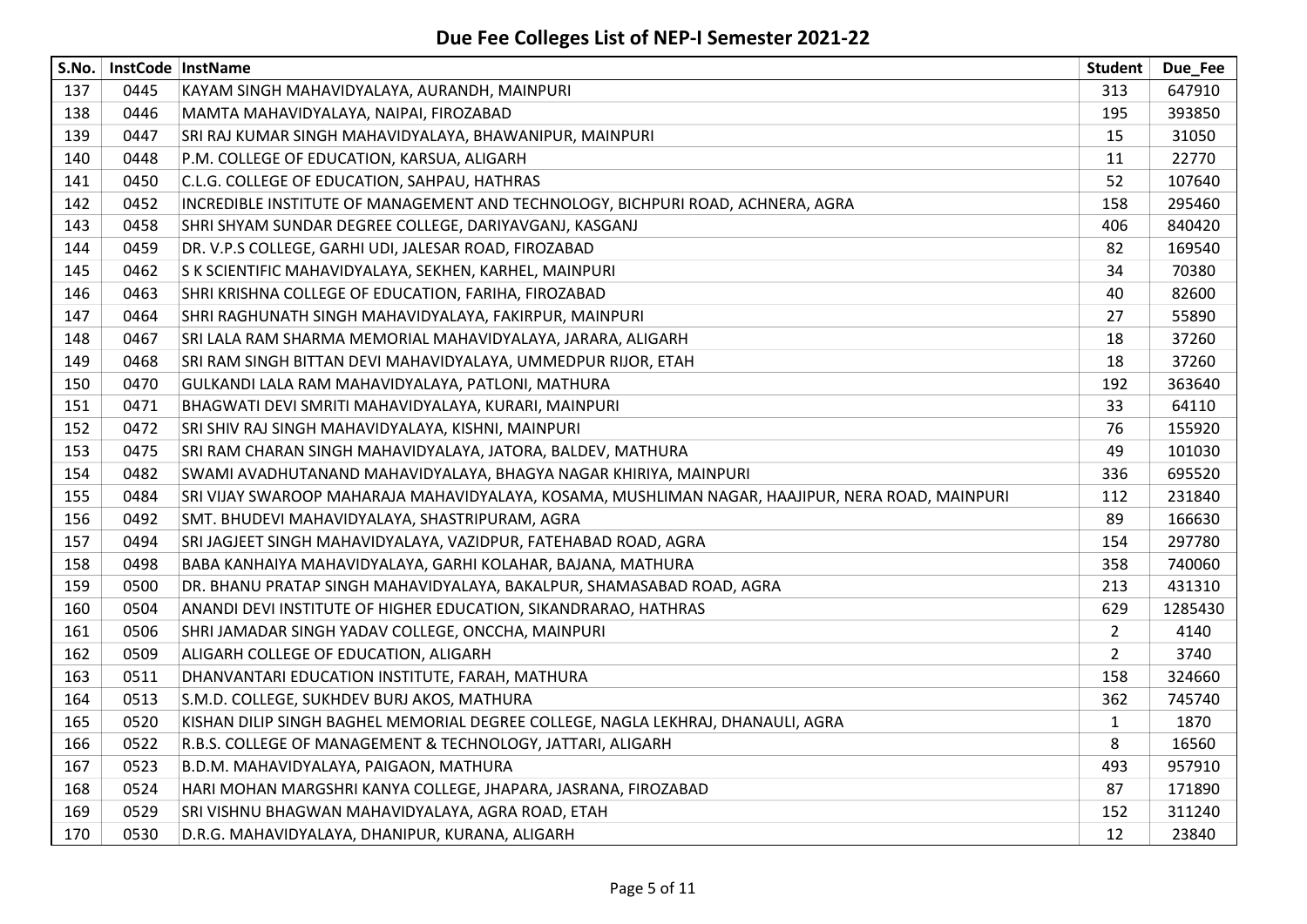| S.No. |      | InstCode InstName                                                                     | Student | Due Fee |
|-------|------|---------------------------------------------------------------------------------------|---------|---------|
| 171   | 0532 | DALVIR SINGH DEGREE COLLEGE, NAGLA SUNDAR, SHIKOHABAD, FIROZABAD                      | 57      | 113190  |
| 172   | 0535 | SMT. SURAJMUKHI MAHAVIDYALAYA, KRISHNPAL NAGAR, ANJANI, MAINPURI                      | 891     | 1841570 |
| 173   | 0536 | JASWANT SINGH BHADAURIA MAHAVIDYALAYA, KOSI KHURD, MATHURA                            | 213     | 434710  |
| 174   | 0537 | JASWANT SINGH BHADAURIA GIRLS DEGREE COLLEGE, KOSI KHURD, MATHURA                     | 189     | 387630  |
| 175   | 0538 | CAPT. RAKESH MOHAN SHYAM DEGREE COLLEGE, BARNA KALAN, MATHURA                         | 34      | 67780   |
| 176   | 0540 | S.R. COLLEGE, INDAWALI, BALDEO, MATHURA                                               | 284     | 548680  |
| 177   | 0544 | SETH RAM SWAROOP GOVINDI DEVI MAHAVIDHYALAYA, ETMADPUR, AGRA                          | 115     | 237650  |
| 178   | 0548 | BOHARE NARAYAN SINGH ARYA DEGREE COLLEGE, GARHI KHANDA, BALDEV, MATHURA               | 350     | 675300  |
| 179   | 0553 | SHRI RADHA MADHAV MAHAVIDYALAYA, SABHAPUR, CHITTARPUR, RAMNAGAR, MAINPURI             | 11      | 22770   |
| 180   | 0554 | R.J. MAHAVIDYALAYA, RAIPUR, ALIGARH                                                   | 462     | 956340  |
| 181   | 0557 | RAMESH CHANDRA CHANDRA KALA DEVI COLLEGE OF TECH AND MANAGEMENT, MANT, MATHURA        | 94      | 191180  |
| 182   | 0564 | SHIVANAND ANAND MADHAV MAHAVIDYALAYA, SIRSAGANJ, FIROZABAD                            | 21      | 42070   |
| 183   | 0572 | SHRI GOVIND SINGH MAHAVIDYALAYA, NAGALA-BEECH, JHAL GOPALPUR, FIROZABAD               | 27      | 55890   |
| 184   | 0573 | S.M.S. MAHAVIDYALAYA, NAGALA SANJA, MATHURA                                           | 63      | 130410  |
| 185   | 0575 | SIYARAM SINGH DEGREE COLLEGE, AWAGARH, ETAH                                           | 76      | 153920  |
| 186   | 0577 | MAA KAILASHWATI MAHAVIDYALAYA, NAGALA KHIMAI, KADARGANJ, KASGANJ                      | 191     | 395370  |
| 187   | 0578 | SHRI RAGHUVEER SINGH MAHAVIDYALAYA, UTRARA, FIROZABAD                                 | 195     | 403650  |
| 188   | 0579 | S.S. MEMORIAL MAHAVIDYALAYA, USAYENI, FIROZABAD                                       | 44      | 89680   |
| 189   | 0580 | SHRI SURESH CHAND SINGHAL MEMORIAL MAHAVIDHYALAYA, DANDA MOD, JAGNER-AGRA MARG, AGRA  | 481     | 987070  |
| 190   | 0581 | SMT. ELAICHI DEVI MAHAVIDYALAYA, HOUD BAROLI, GUJAR, AGRA                             | 64      | 120280  |
| 191   | 0583 | S.N. MAHAVIDYALAYA, VINODPUR, BHOGAON, MAINPURI                                       | 412     | 841440  |
| 192   | 0584 | CH. SUNDAR LAL MAHAVIDYALAYA, KUSMARA, MAINPURI                                       | 67      | 138690  |
| 193   | 0585 | SRI UDAYVEER SINGH MAHAVIDYALAYA, JOUNAI, SAINYA, AGRA                                | 370     | 765500  |
| 194   | 0586 | MAHAVEER SHIKSHAN SANSTHAN, MADUPURA, KASGANJ                                         | 88      | 181560  |
| 195   | 0588 | SMT. KALAWATI DEVI MAHAVIDYALAYA, BANGURI SHAMSABAD ROAD, AGRA                        | 34      | 63580   |
| 196   | 0589 | BHOORI SINGH MAHAVIDYALAYA, KUSHWA PONDARI, JALESAR, ETAH                             | 103     | 208610  |
| 197   | 0591 | CH. PREM SINGH PREMWATI MAHAVIDYALAYA, GANESHPUR, VISHUNGARH, MAINPURI                | 88      | 182160  |
| 198   | 0592 | F.S. COLLEGE, USAINI, FIROZABAD                                                       | 460     | 921200  |
| 199   | 0597 | SRI JWALA PRASAD SHARMA SHIKSHAN SANSHTHAN, FATHEPUR SIKRI ROAD, KORAI KIRAWALI, AGRA | 151     | 309170  |
| 200   | 0598 | SHANTI UDAY COLLEGE OF SCIENCE AND TECHNOLOGY, AKOLA MALPURA, AGRA                    | 137     | 278190  |
| 201   | 0599 | SMT JALDHARA DEVI MAHAVIDYALAYA HASAYAN, HATHRAS                                      | 293     | 604710  |
| 202   | 0602 | MAYA DEVI MAHAVIDYALAYA, MUKHWAR BARHAN, AGRA                                         | 44      | 84080   |
| 203   | 0605 | RAJRANI MAHAVIDYALAYA, BAHORANPURA, KASGANJ                                           | 46      | 95220   |
| 204   | 0606 | MASTER PRATAP SINGH VERMA DEGREE COLLEGE, SADABAD, HATHRAS                            | 190     | 382300  |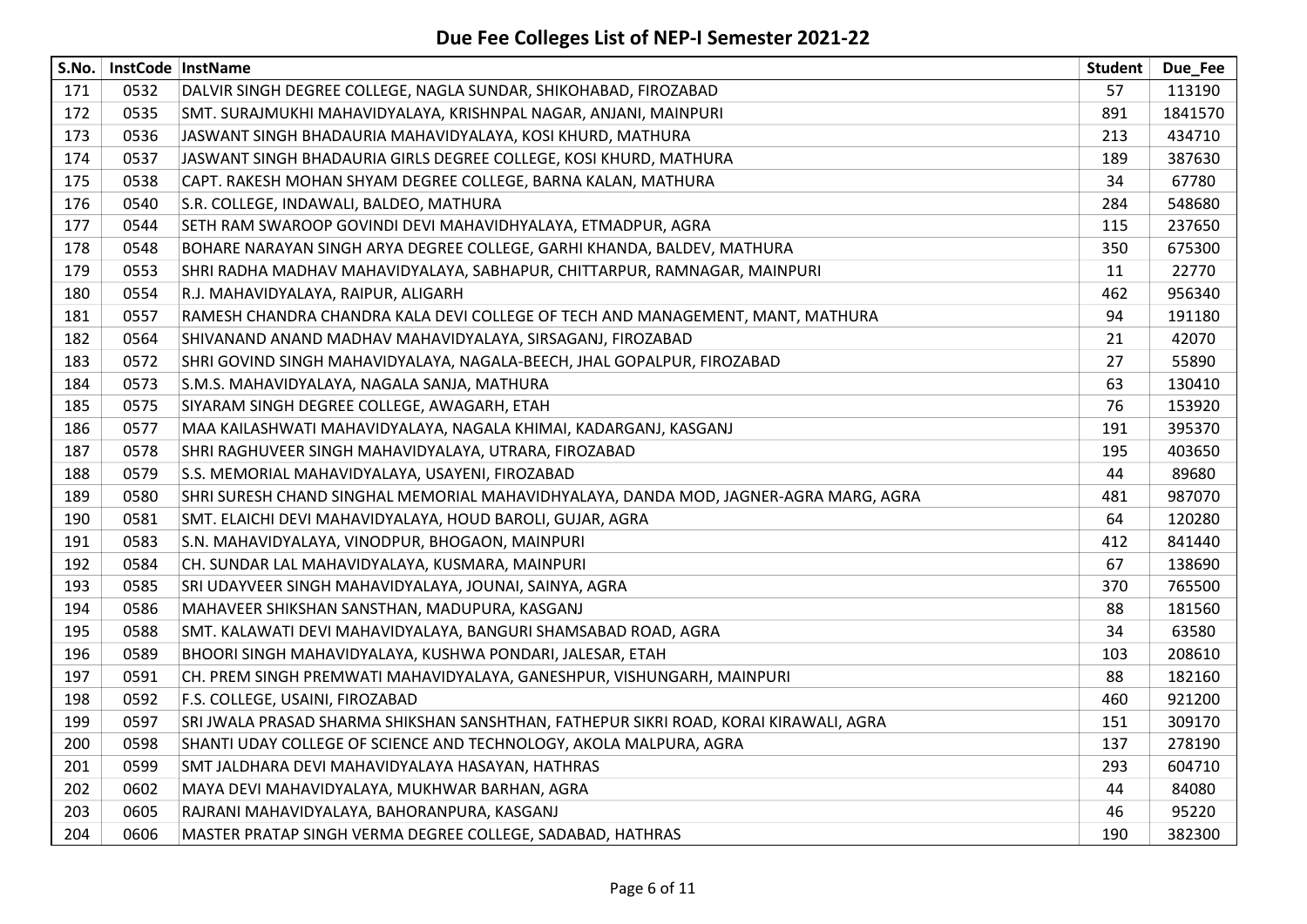| S.No. |      | InstCode InstName                                                              | <b>Student</b> | Due_Fee |
|-------|------|--------------------------------------------------------------------------------|----------------|---------|
| 205   | 0613 | PREMA DEVI MAHAVIDYALAYA, BHAGYA NAGAR, KISHNI, MAINPURI                       | 22             | 45540   |
| 206   | 0614 | SRI NAWAB SINGH MAHAVIDYALAYA, BAINDI, FIROZABAD                               | 120            | 248400  |
| 207   | 0615 | CH. BALWANT SINGH MAHAVIDYALAYA, ASRAWALI, SHIKOHABAD, FIROZABAD               | 8              | 16560   |
| 208   | 0616 | BOHARE PREM SINGH COLLEGE, GARHI INCHHA, SADABAD, HATHRAS                      | 77             | 145390  |
| 209   | 0617 | CHANDRA KAMAL MAHAVIDYALAYA, BICHWAN, MAINPURI                                 | 49             | 101430  |
| 210   | 0619 | SRI BANI SINGH MAHAVIDYALAYA, BHARATPUR, ALIGARH                               | 33             | 68310   |
| 211   | 0620 | SARA SINGH DEGREE COLLEGE, BILSAD ROAD, ALIGANJ, ETAH                          | 271            | 559970  |
| 212   | 0625 | B.S. DEGREE COLLEGE, RAIPUR KHAS, ATUROLI, ALIGARH                             | 3              | 6210    |
| 213   | 0626 | MAHARANA PRATAP COLLEGE OF EDUCATION, MANGURA, KIRAWALI, AGRA                  | 65             | 131550  |
| 214   | 0627 | RANI AVANTIBAI LODHI INSTITUTE OF HIGHER EDUCATION, JARELA JASARANA, FIROZABAD | 74             | 153180  |
| 215   | 0630 | SRI AJAB SINGH MAHAVIDYALAYA, NAGLA DHARU, FIROZABAD                           | 60             | 115000  |
| 216   | 0632 | LALA RAMLADATA RAM SHRI DEVI MAHAVIDALYA, SARAY AGHAT, ETAH                    | 62             | 128340  |
| 217   | 0633 | SHRI RASHAL SINGH COLLEGE OF EDUCATION, MADNA, JASRANA, FIROZABAD              | $\mathbf{1}$   | 2070    |
| 218   | 0635 | KELA DEVI INSTITUTE, KARODHANA, DAVERI IRADAT NAGAR ROAD, AGRA                 | 96             | 197120  |
| 219   | 0637 | RAJPAL SINGH MAHAVIDHYALAY, PILAKHTAR, FIROZABAD                               | 62             | 128340  |
| 220   | 0638 | SMT. VINOD DEVI MAHAVIDYALAYA, EKA, FIROZABAD                                  | 40             | 80600   |
| 221   | 0642 | IQRA EDUCATIONAL INSTITUTE, NAWADA, MAKKHANPUR, FIROZABAD                      | 153            | 316710  |
| 222   | 0643 | LAL BAHADUR SHASTRI KANYA MAHAVIDYALAYA, HARI NAGAR, AGRA ROAD, ALIGARH        | 19             | 39330   |
| 223   | 0646 | SMT. DHARAMWATI DEVI MAHAVIDYALAYA, HARDUAGANJ, ALIGARH                        | 91             | 175370  |
| 224   | 0652 | SHRIDEVI MEMORIAL MAHAVIDYALAYA, KAKRARA, SHIKOHABAD, FIROZABAD                | 134            | 277380  |
| 225   | 0656 | PT. MUNNILAL SHARMA MAHAVIDYALAYA, PATTI, ROHATA, AGRA                         | 95             | 193450  |
| 226   | 0657 | KALA DEGREE COLLEGE KARODHANA, DEORI ROAD, AGRA                                | 203            | 419010  |
| 227   | 0658 | SRI RAGHUVEER SINGH YADAV MAHAVIDYALAYA, NAGLA DAMAR, PATIYALI, KASGANJ        | 620            | 1279600 |
| 228   | 0659 | SHRI YASHPAL SINGH MAHAVIDYALAYA, BHADANWARA, MANT, MATHURA                    | 227            | 462490  |
| 229   | 0660 | CHANDRA SHEKHAR AZAD MAHAVIDYALAYA, BEESOURA, ALAMPUR FATEHPUR, ALIGARH        | 387            | 799490  |
| 230   | 0662 | J.S. COLLEGE OF EDUCATION, VIJAY NAGAR, KUSMARA, MAINPURI                      | 3              | 6210    |
| 231   | 0666 | CH. GULAB SINGH MAHAVIDYALAYA, MANIKPUR, SADABAD, HATHRAS                      | 265            | 545350  |
| 232   | 0670 | HARSH MAHAVIDYALAYA, MAHARARA ROAD, SAHPAU, HATHRAS                            | 77             | 159390  |
| 233   | 0672 | SRI MEGH SINGH HUNDILAL COLLEGE, TIKAMAI, FIROZABAD                            | 235            | 486450  |
| 234   | 0673 | SRI BHARAT SINGH DEGREE COLLEGE, KAKARARA, FIROZABAD                           | 49             | 101430  |
| 235   | 0675 | SRI NABAB SINGH MAHAVIDYALAYA, HARIPUR, RATANPUR, MAINPURI                     | 64             | 132480  |
| 236   | 0679 | MAHALWAR ACADEMY OF HIGHER EDUCATION, ATRAULI, ALIGARH                         | 90             | 185300  |
| 237   | 0681 | D.C.S. MEMORIAL KANYA MAHAVIDYALAYA, BICHPURI, GOPI, ALIGARH                   | 112            | 231840  |
| 238   | 0682 | S.R. MAHAVIDYALAYA, GOVINDPUR BHOGAON, MAINPURI                                | 180            | 368800  |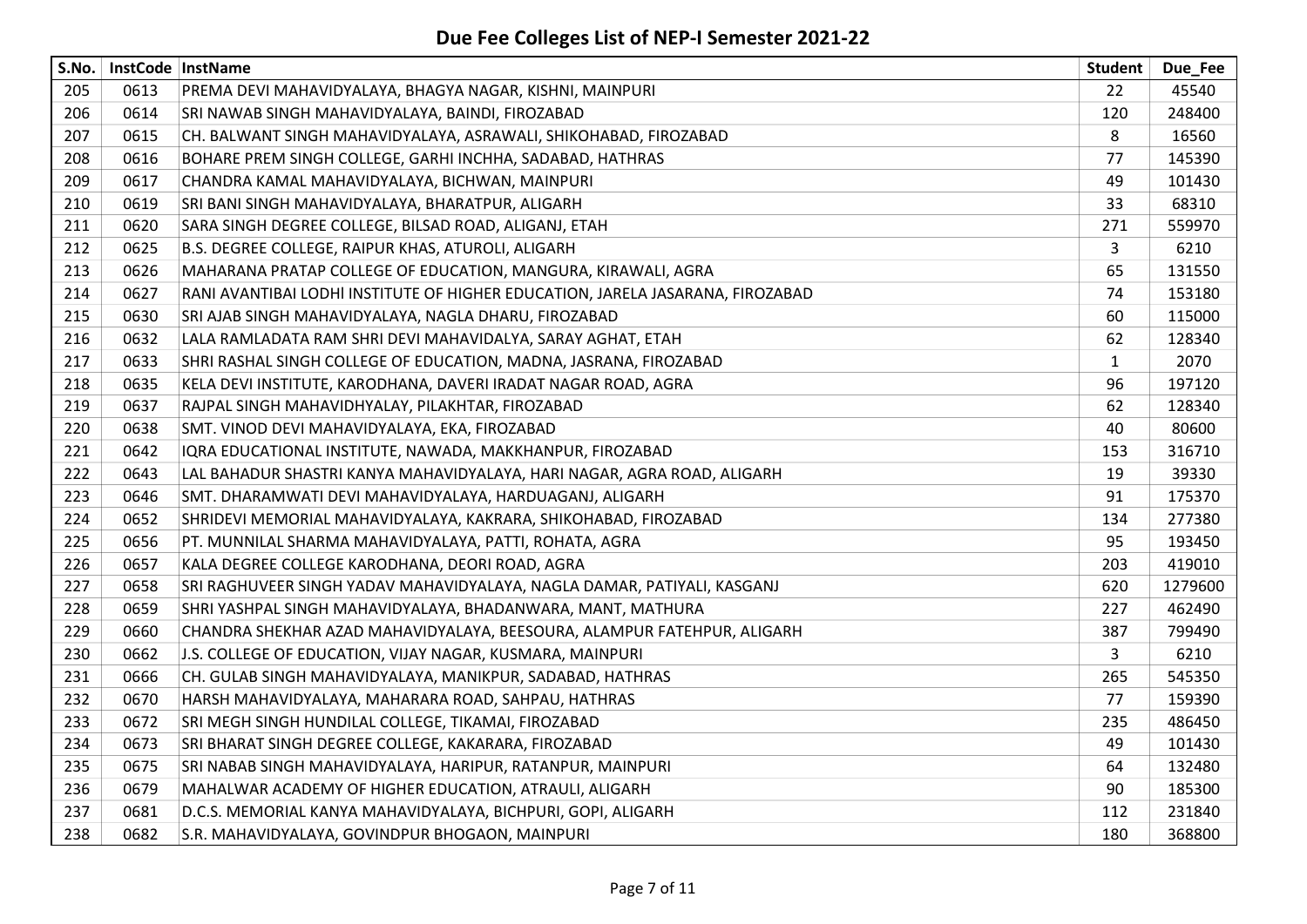| S.No. |      | InstCode InstName                                                            | Student | Due_Fee |
|-------|------|------------------------------------------------------------------------------|---------|---------|
| 239   | 0683 | MAA SHAKUNTLA DEVI MAHAVIDHALAY, J.H. NAGAR, BAHGON, JAITHRA, ETAH           | 9       | 18630   |
| 240   | 0685 | D.D.S. MAHAVIDYALAYA BHARATPUR, BAJEDA, KHAIR, ALIGARH                       | 234     | 477980  |
| 241   | 0686 | S.S.D. GIRLS DEGREE COLLEGE, MADHA PITHU, JALESAR ROAD, SADABAD, HATHRAS     | 190     | 391500  |
| 242   | 0688 | DULARI DEVI COLLEGE OF EDUCATION, UTRARA, FIROZABAD                          | 16      | 33120   |
| 243   | 0691 | MAJOR RAMVIR SINGH EDUCATION INSTITUTE, BALIPUR, SHIKOHABAD, FIROZABAD       | 109     | 218830  |
| 244   | 0692 | SRI GOVERDHAN MAHAVIDYALAYA, PUSHPANAGAR, KISHNI, MAINPURI                   | 389     | 805230  |
| 245   | 0693 | JHAMMANLAL SHANTI DEVI MAHAVIDYALAYA, KEMAR IMALIYA GANGCHAULI, HATHRAS      | 83      | 171810  |
| 246   | 0695 | MAA JANKI DEVI MAHAVIDYALAYA, PORA, HATHRAS                                  | 308     | 637560  |
| 247   | 0696 | SAMRAT PRATHVIRAJ CHAUHAN COLLEGE, AZMABAD ARAON, FIROZABAD                  | 51      | 105570  |
| 248   | 0698 | SRI J.S.S.S. MAHAVIDYALAYA, SHYAM NAGAR, RANIPUR, MAINPURI                   | 258     | 532460  |
| 249   | 0701 | SHRI GAURISHANKAR COLLEGE, KUTUKPUR CHANORA, NARKHI, FIROZABAD               | 484     | 986280  |
| 250   | 0702 | SHRI SURESH KUMAR PUNDHIR DEGREE COLLEGE, BADHANU, HATHRAS                   | 134     | 277380  |
| 251   | 0703 | D.N.V. COLLEGE, SADABAD ROAD, JATORA, BALDEV, MATHURA                        | 333     | 689310  |
| 252   | 0709 | R.N. SHIKSHA DEEP KANYA MAHAVIDYALAYA, NAGALA SUNDER, SHIKOHABAD, FIROZABAD  | 180     | 372600  |
| 253   | 0710 | MAA VASHNO DEVI MAHAVIDYAIAYA, VIJAYGARH, ALIGARH                            | 32      | 66240   |
| 254   | 0712 | MAJOR SUBEDAR SINGH MAHAVIDYALAYA, KESHAUPUR, JASHMAI, MAINPURI              | 26      | 53820   |
| 255   | 0715 | MAYA RAJENDRA MAHAVIDYALAYA, NEETI NIVASH TASINGA, SADABAD, HATHRAS          | 3       | 6210    |
| 256   | 0717 | KAUSHAL KISHOR RAMBETI DEVI MAHAVIDYALAYA, BARNA, ETAH                       | 139     | 287730  |
| 257   | 0718 | SARDAR PATEL EDUCATIONAL COLLEGE, ATA KHERAGARH, AGRA                        | 96      | 198720  |
| 258   | 0719 | SHRI RADHA KISHAN DEGREE COLLEGE, BAI KHERA JARUA KATRA, AGRA                | 129     | 265630  |
| 259   | 0720 | SRI HEERALAL SMARAK MAHAVIDYALAYA, NATKAI KHURD, ALIGANJ, ETAH               | 118     | 243260  |
| 260   | 0721 | SRI BHAVANI SINGH MAHAVIDYALAYA, TEDIBAGIYA, AGRA                            | 290     | 594900  |
| 261   | 0723 | K.L. INSTITUTE OF EDUCATION, MANKPUR, SADABAD, HATHRAS                       | 51      | 105570  |
| 262   | 0724 | TH. RAJENDRA SINGH MAHAVIDYALAYA, ASHFABAD, FIROZABAD                        | 64      | 124480  |
| 263   | 0725 | SRI BALRAM SINGH MAHAVIDYALAYA, NAGLA MAHARAM, KHANDAULI, AGRA               | 151     | 283770  |
| 264   | 0726 | SMT. FULMATI DEVI KANYA MAHAVIDYALAYA, BICHPURI, SADABAD ROAD, RAYA, MATHURA | 168     | 344760  |
| 265   | 0729 | D.R. GROUP OF EDUCATION, GABHANA, ALIGARH                                    | 65      | 132150  |
| 266   | 0730 | GYAN VIGYAN INSTITUTE OF EDUCATION, PAKHAUDANA KHAIR, ALIGARH                | 29      | 60030   |
| 267   | 0734 | CH. HARINANDAN SINGH INSTITUTE OF EDUCATION, ETAH                            | 3       | 6210    |
| 268   | 0735 | BAUHRE HARI SINGH COLLEGE, RAMNAGARIYA, IGLAS, ALIGARH                       | 253     | 523710  |
| 269   | 0737 | SMT. TARA DEVI MAHAVIDAYLAYA MIYASUR, PATIYALI, KASGANJ                      | 444     | 919080  |
| 270   | 0738 | PT. SHIVCHARAN SHARMA KANYA MAHAVIDYALAYA, GOHRRA, IRADATNAGAR, AGRA         | 40      | 82800   |
| 271   | 0739 | R.B.S. COLLEGE, GANGIRI, ALIGARH                                             | 128     | 262960  |
| 272   | 0741 | CH. GAJRAJ SINGH DEGREE COLLEGE, KARHAL, MAINPURI                            | 153     | 316710  |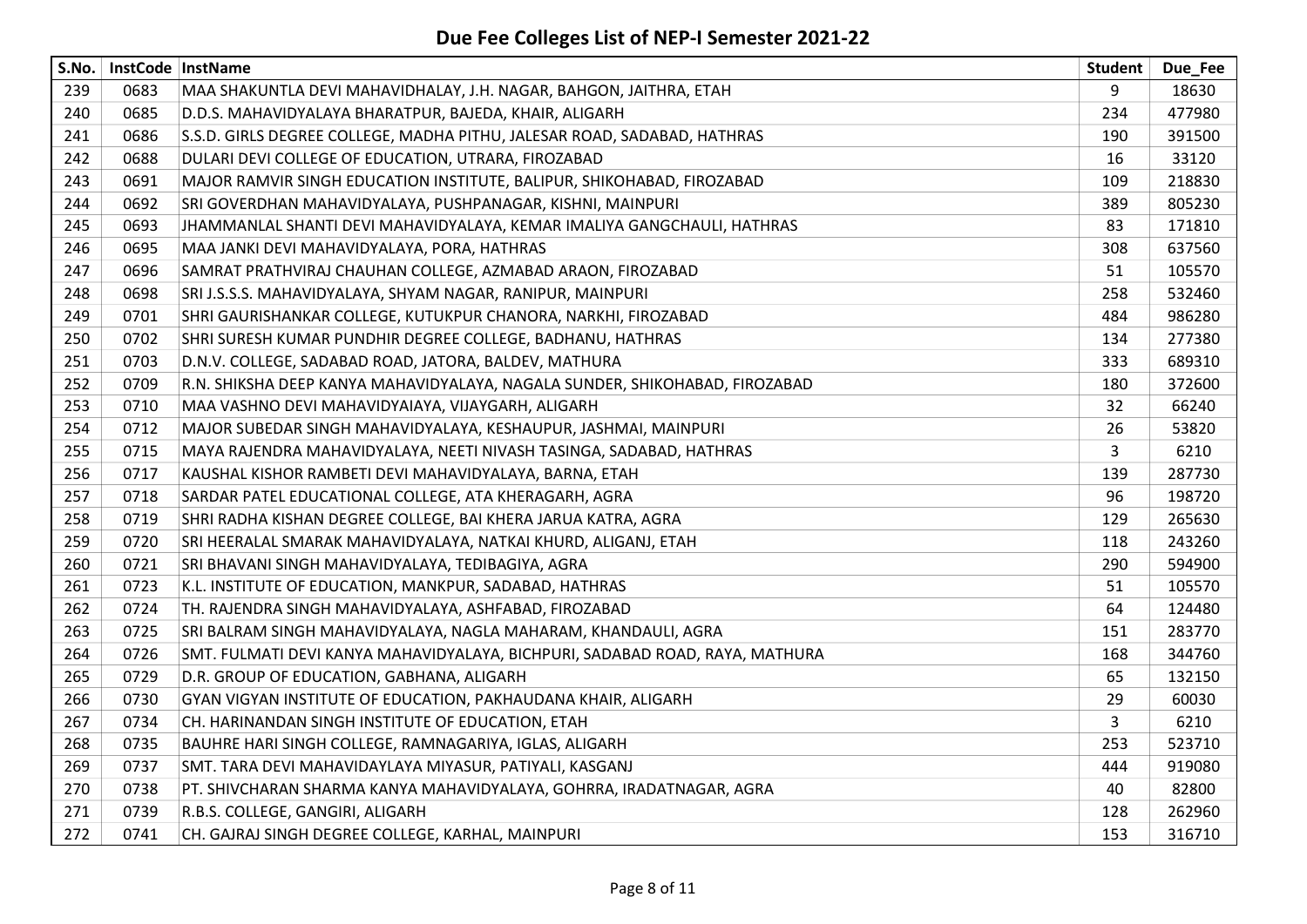| S.No. |      | InstCode InstName                                                                              | <b>Student</b> | Due Fee |
|-------|------|------------------------------------------------------------------------------------------------|----------------|---------|
| 273   | 0742 | VEERKHAND MAHAVIDYALAYA, NAGLA JHANDA, ALIGARH                                                 | 306            | 629020  |
| 274   | 0744 | S.B.S. COLLEGE, FALON, CHATA, MATHURA                                                          | 102            | 208340  |
| 275   | 0745 | ST. JOSEPH MAHVIDYALAYA, MUZAFFARA, ALIGARH                                                    | 95             | 192650  |
| 276   | 0746 | JAI BAJRANG MAHAVIDYALAYA, CHAMKARI, ETAH                                                      | $\mathbf{1}$   | 2070    |
| 277   | 0747 | SHAHEED GURUDATT SINGH MAHAVIDYALAYA, PRATAPPURA, KUKAPUR, BAH, AGRA                           | 12             | 24840   |
| 278   | 0749 | SRI POKHPAL SINGH MAHAVIDYALAYA, BHURAKA BLOCK, HASAYAN, HATHRAS                               | 31             | 64170   |
| 279   | 0752 | BAUHRAY NATHILAL MUDGAL MAHAVIDYALAYA, KHERIA ERADAT NAGAR, AGRA                               | 187            | 386490  |
| 280   | 0754 | RAMSHREE MAHAVIDYALAYA, JIJAULI, MAKKHANPUR, FIROZABAD                                         | 123            | 249810  |
| 281   | 0757 | SMT. JANKI DEVI KANYA MAHAVIDYALAYA, LALAU ROAD, FIROZABAD                                     | 127            | 255290  |
| 282   | 0761 | K.K. COLLEGE, GOKUL, MATHURA                                                                   | 418            | 839060  |
| 283   | 0762 | OMPAL MUNSHI SINGH MAHAVIDYALAYA, KAKA BEGPUR, GULARIYA, ALIGARH                               | 137            | 279990  |
| 284   | 0764 | SHRI M.S.K.S. KUSHWAHA MEMORIAL MAHAVIDYALAYA, RAIPUR, BHOPANAGLA, KHAIR, ALIGARH              | 494            | 993180  |
| 285   | 0765 | R.C.S. MEMORIAL MAHAVIDYALAYA, NANPUR, AGRA                                                    | 22             | 44740   |
| 286   | 0770 | SHRI PUTTU SINGH COLLEGE OF EDUCATION & TECHNOLOGY, SHYAMPUR, EKA, FIROZABAD                   | 82             | 169140  |
| 287   | 0777 | HAJI RASHIDAN BEGAM & HAJI SAHAB JAHAN EDUCATIONAL INSTITUTE, GANESHPUR, GANJDUNDWARA, KASGANJ | 232            | 480240  |
| 288   | 0779 | CH. BACHCHU SINGH COLLEGE OF EDUCATION, BAIRANI, SANORA, KHAIRGARH ROAD, FIROZABAD             | 88             | 182160  |
| 289   | 0781 | DEVI SINGH MAHAVIDHALAYA MAJHRA, POST DHANULA KALAN, SHAMSABAD, AGRA                           | $\mathbf{1}$   | 1870    |
| 290   | 0783 | SHARWOOD MAHAVIDYALYA, SAMSABAD ROAD, DIGNARE, AGRA                                            | 193            | 374910  |
| 291   | 0784 | DR. VIRENDRA SINGH DEGREE COLLEGE, MIREHCHI ROAD, MAREHRA, ETAH                                | 29             | 60030   |
| 292   | 0790 | CHAUDHARY SUNDER SINGH MAHAVIDHALAYA, LODHIPUR, MAINPURI                                       | 359            | 736730  |
| 293   | 0791 | SHRI VINAYAK COLLEGE OF EDUCATION, NAGLA AVAJI, SHIKOHABAD, FIROZABAD                          | 241            | 493470  |
| 294   | 0792 | RAM SINGH JAVITRI DEVI MAHAVIDHALAYA, LAHERA SALEEMPUR, ALIGARH                                | 29             | 59230   |
| 295   | 0793 | CH. SHRI RAM SONVATI YADAV MAHAVIDHALAYA SATYA NAGAR MUSEPURA, ETAH                            | 164            | 339480  |
| 296   | 0794 | SHRI RAMDAS MAHAVIDHALAYA, PARTAPUR KISHNI, MAINPURI                                           | 142            | 293940  |
| 297   | 0801 | S.G.R. DEGREE COLLEGE, NAGLA MANSARAM, RAMPUR ROAD, MANIKPUR, HATHRAS                          | 158            | 327060  |
| 298   | 0802 | SRI RAMCHANDRA SINGH MAHAVIDYALAYA, KAMALPUR, SIKANDRARAO, HATHRAS                             | 67             | 136690  |
| 299   | 0808 | KUSUMRA MAHILA MAHAVIDYALAYA, KUSUMRA, MAINPURI                                                | 26             | 53820   |
| 300   | 0810 | SRI RAM SANAHI YADAV DEGREE COLLEGE, PURDIL NAGAR, SIKANDRARAU, HATHRAS                        | 4              | 8080    |
| 301   | 0812 | SRI BIHARI LAL BHARTI MAHAVIDYALAYA, PALIMUKIMPUR, ALIGARH                                     | 21             | 43470   |
| 302   | 0813 | B.D.H.S. MAHAVIDYALAYA, MAUPUR, BAHADURPUR, ALIGARH                                            | 218            | 435860  |
| 303   | 0814 | S.K.S. COLLEGE, NAGLA-SAHASU, RAYA, MATHURA                                                    | 51             | 102570  |
| 304   | 0819 | DR. NEPAL SINGH ADITYA MAHAVIDYALAYA, CHEINDAULA, SUJANPUR, ATRAULI, ALIGARH                   | 189            | 386630  |
| 305   | 0820 | BRIJ BHUSHAN SINGH MAHILA MAHAVIDYALAYA, BADANPUR, CHIATAYAN, MAINPURI                         | 54             | 111780  |
| 306   | 0821 | RAM SINGH MAHAVIDYALAYA, BHAGYANAGAR, KHIREYA, MAINPURI                                        | 301            | 623070  |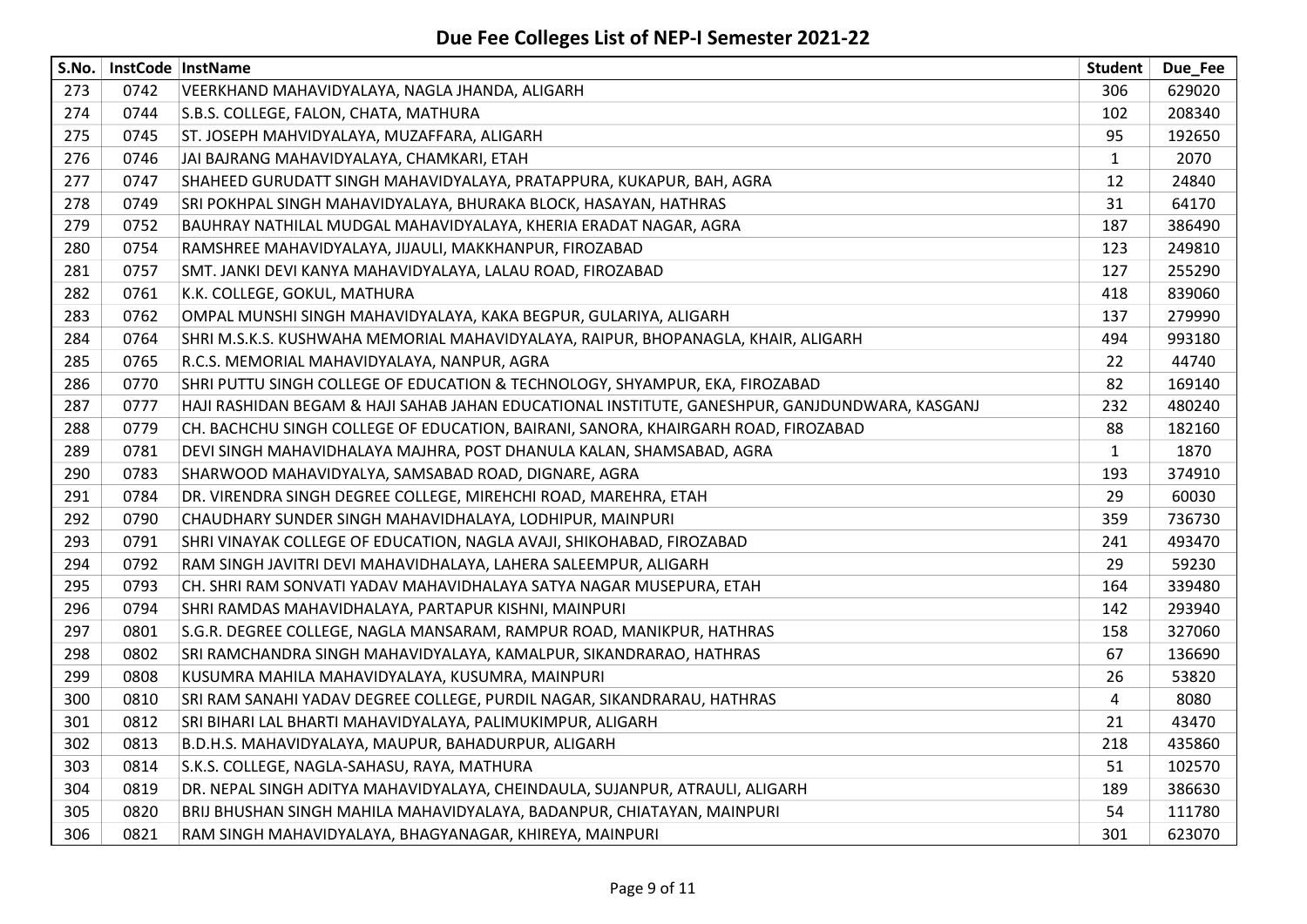| S.No. |      | InstCode   InstName                                                                       | <b>Student</b> | Due_Fee |
|-------|------|-------------------------------------------------------------------------------------------|----------------|---------|
| 307   | 0833 | S L R MAHAVIDYALAYA RAMAIHAR, MAINPURI                                                    | 102            | 211140  |
| 308   | 0836 | SRI RAJ KUMAR SINGH DEGREE COLLEGE OF EDUCATIONAL, BHAGWATIPUR NAWATEDA, KARHAL, MAINPURI | 312            | 645840  |
| 309   | 0839 | R.B.S.S. COLLEGE, SAIDPUR, BALDEO, MATHURA                                                | $\mathbf{1}$   | 2070    |
| 310   | 0841 | SRI PRATAP SINGH MAHAVIDHYALAYA, PILI POKHAR, HATHRAS ROAD, AGRA                          | 365            | 754750  |
| 311   | 0843 | SIYARAM LODHI MAHAVIDHYALAYA, JASANPUR, MAINPURI                                          | 27             | 55890   |
| 312   | 0844 | LONG SHREE COLLEGE OF EDUCATION, ARRANA KHAIR, ALIGARH                                    | 736            | 1510120 |
| 313   | 0845 | TH. O.P. SINGH EDUCATIONAL COLLEGE NAYABAS SAMSABAD, AGRA                                 | 3              | 5610    |
| 314   | 0847 | BHORE JAGANNATH SINGH VASDEV SINGH SMARAK MAHAVIDYALAYA DATTA CHOLI KHURD, ALIGARH        | 67             | 134290  |
| 315   | 0871 | SH. UDAL SINGH MAHAVIDYALAYA, ASFABAD, FIROZABAD                                          | 83             | 170610  |
| 316   | 0874 | SRIMATI KELA DEVI SHARMA MAHAVIDYALAYA, ABUNASIRPUR, ATRAULI, ALIGARH                     | 17             | 34990   |
| 317   | 0893 | S P S DEGREE COLLEGE DIHOLI, ALIGARH                                                      | 177            | 366390  |
| 318   | 0895 | G S COLLEGE KURSANDA, SADABAD, HATHRAS                                                    | 76             | 154720  |
| 319   | 0928 | KRISHNA COLLEGE, BARSANA ROAD, NAND GAON, MATHURA                                         | 74             | 150980  |
| 320   | 0931 | S.R.S. EDUCATION INSTITUTE NIDHAULI KHURD, ETAH                                           | 66             | 135220  |
| 321   | 0943 | SRI SURENDRA PAL SHARMA MAHAVIDYALAY, GANIYAWALI, ALIGARH                                 | 68             | 140560  |
| 322   | 0944 | YASHPAL SINGH MAHAVIDHYALAYA, ARAON ROAD, SIRSAGANJ, FIROZABAD                            | 181            | 371870  |
| 323   | 0953 | SANJAY GANDHI COLLEGE OF EDUCATION JHEETHPURA JAGNER ROAD, AGRA                           | 289            | 593830  |
| 324   | 0964 | C. K. MAHAVIDYALAYA KARAHARA, KIRAWALI, AGRA                                              | 60             | 112200  |
| 325   | 0972 | H.L. DEGREE COLLEGE, BARAUTHA, ALIGARH                                                    | 31             | 58170   |
| 326   | 0981 | CH. SOBRAN SINGH MAHAVIDYALAYA, HANNUKHERA, MAINPURI                                      | 59             | 122130  |
| 327   | 0982 | SWARGI LALA RAM MAHAVIDHALAYA, SIKANDRARAO, HATHRAS                                       | 138            | 285660  |
| 328   | 0983 | SHRI KUMARSEN SHARMA MAHAVIDHALAYA, HARDOI, ALIGARH                                       | 147            | 304290  |
| 329   | 0984 | B.C.L.G. EDUCATIONAL INSTITUTE, PATTI SHAKTI, MADHAKA SADABAD, HATHRAS                    | 207            | 416290  |
| 330   | 0985 | SHRI BACHCHAN SINGH MAHAVIDYALAYA, KADARPUR, MIRAHCHI, KASGANJ                            | 117            | 240990  |
| 331   | 0989 | SHRI BHOLASANKAR MAHILA MAHAVIDYALAYA, KAMAR, MATHURA                                     | 115            | 238050  |
| 332   | 0990 | SHRI SHUBHASH CHANDRA MAHAVIDHALAYA, HARDOI, ALIGARH                                      | 102            | 210540  |
| 333   | 0993 | PT. HUKUM SINGH EDUCATION COLLEGE, RAYA BALDEV ROAD KARAB, MATHURA                        | 104            | 212880  |
| 334   | 0995 | CH. BIJENDRA SINGH MAHAVIDHYALAYA, IGLAS, ALIGARH                                         | 230            | 470900  |
| 335   | 1028 | A R L MAHAVIDHYALAYA MALAV, KHURD, ALIGARH                                                | 249            | 510630  |
| 336   | 1032 | DR. R K S SHIKSAN SANSTHAN KHIRIYA DHUMRI, ETAH                                           | 3              | 6210    |
| 337   | 1063 | BOHRE MOHANLAL MEMORIAL MAHAVIDYALAYA, JATTARI, ALIGARH                                   | 9              | 18630   |
| 338   | 1064 | SHRI GANGA CHARAN MAYADEVI MAHAVIDYALAYA, SUNPUR, BARNAHAL, MAINPURI                      | 32             | 63240   |
| 339   | 1070 | HAZRAT NIZAMUDDIN DEGREE COLLEGE, BAGRAI, BADOLA, KASGANJ                                 | 232            | 480240  |
| 340   | 1072 | SHRI VISHNU BHAGWAN MAHAVIDYALAYA SAROJINI DHAM MALLAH NAGAR, SONRO VARAILY ROAD, KASGANJ | 126            | 260220  |